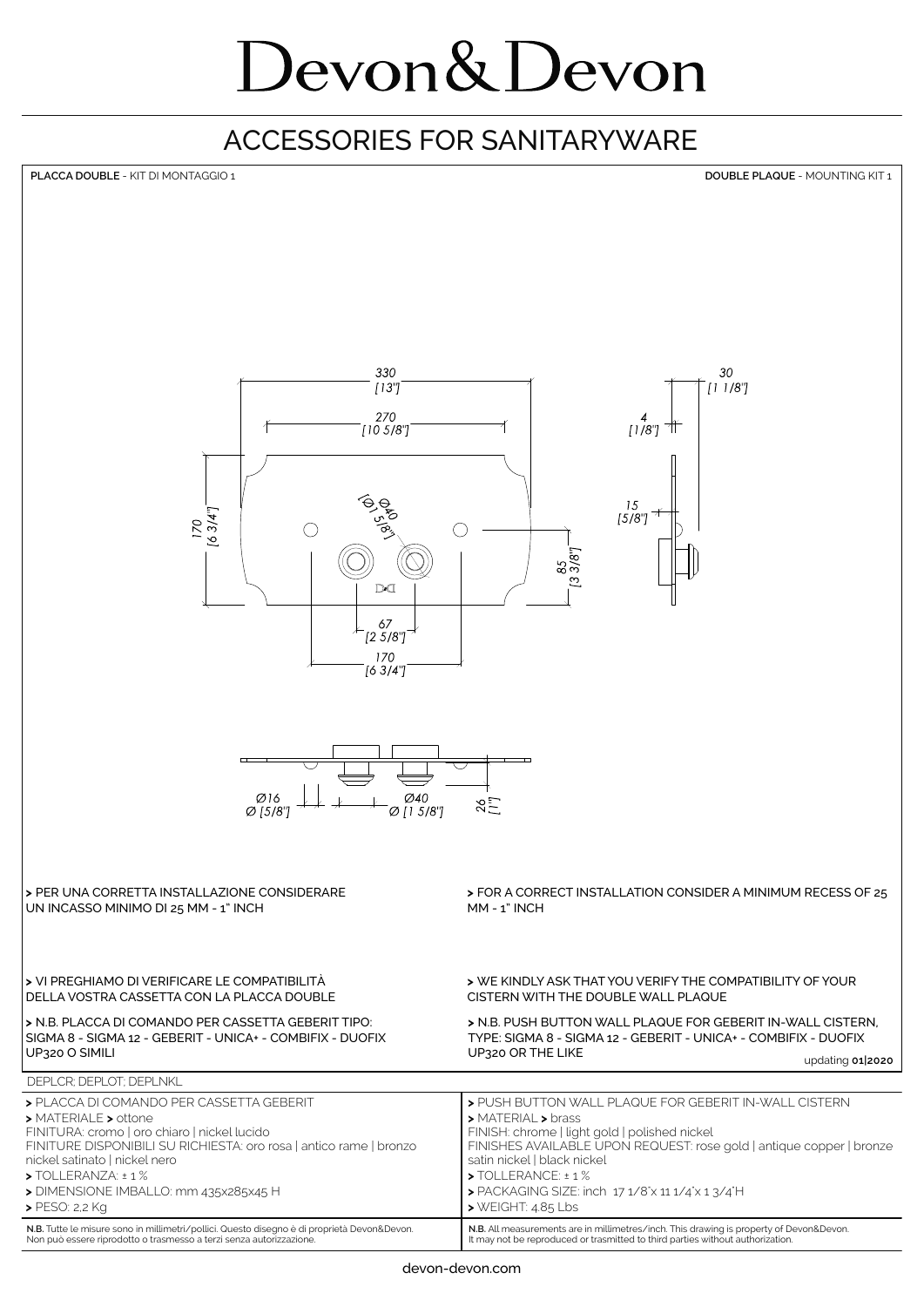# Devon & Devon

#### ACCESSORIES FOR SANITARYWARE



It may not be reproduced or trasmitted to third parties without authorization

Non può essere riprodotto o trasmesso a terzi senza autorizzazione.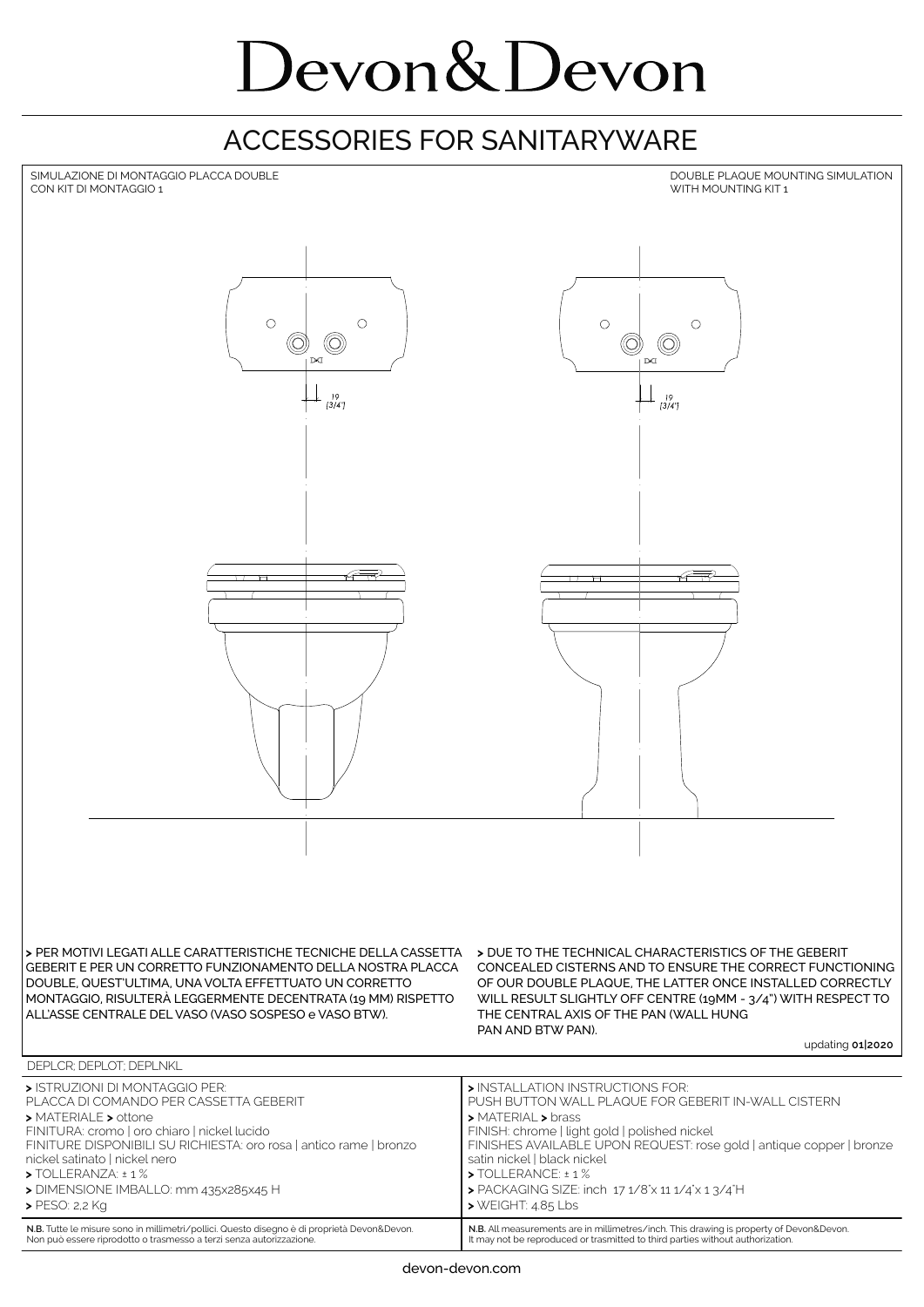# Devon&Devon

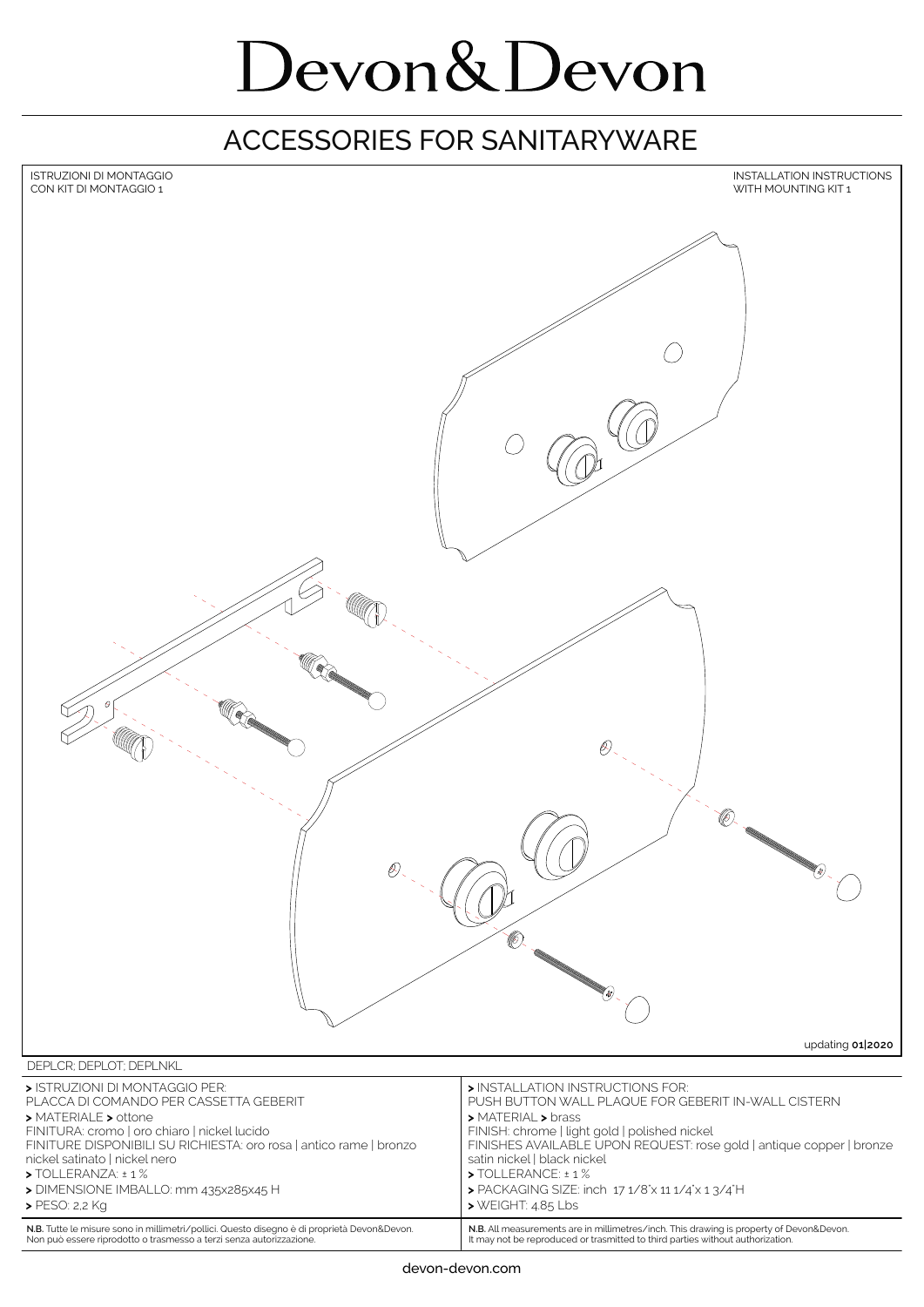# Devon & Devon

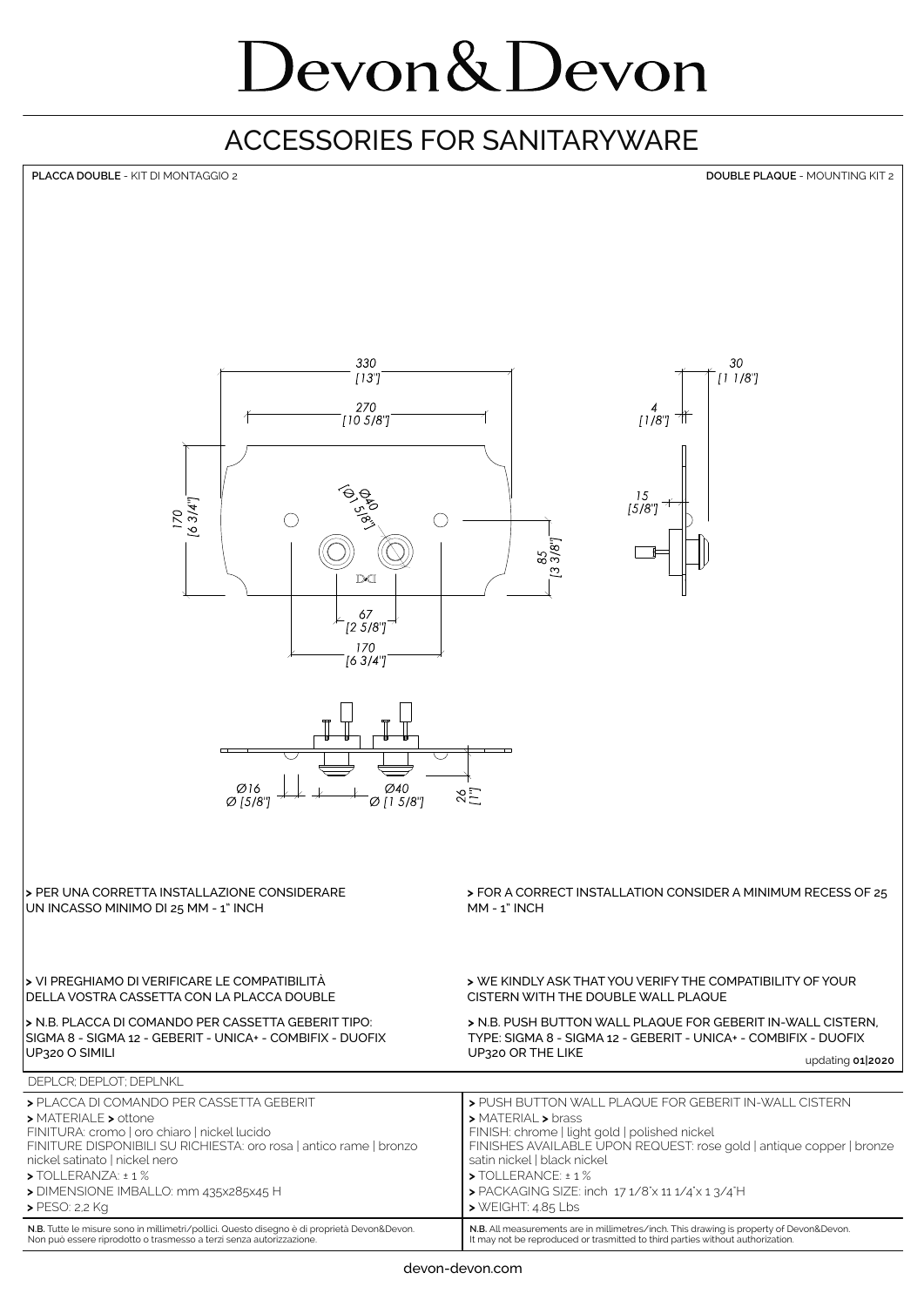# Devon&Devon